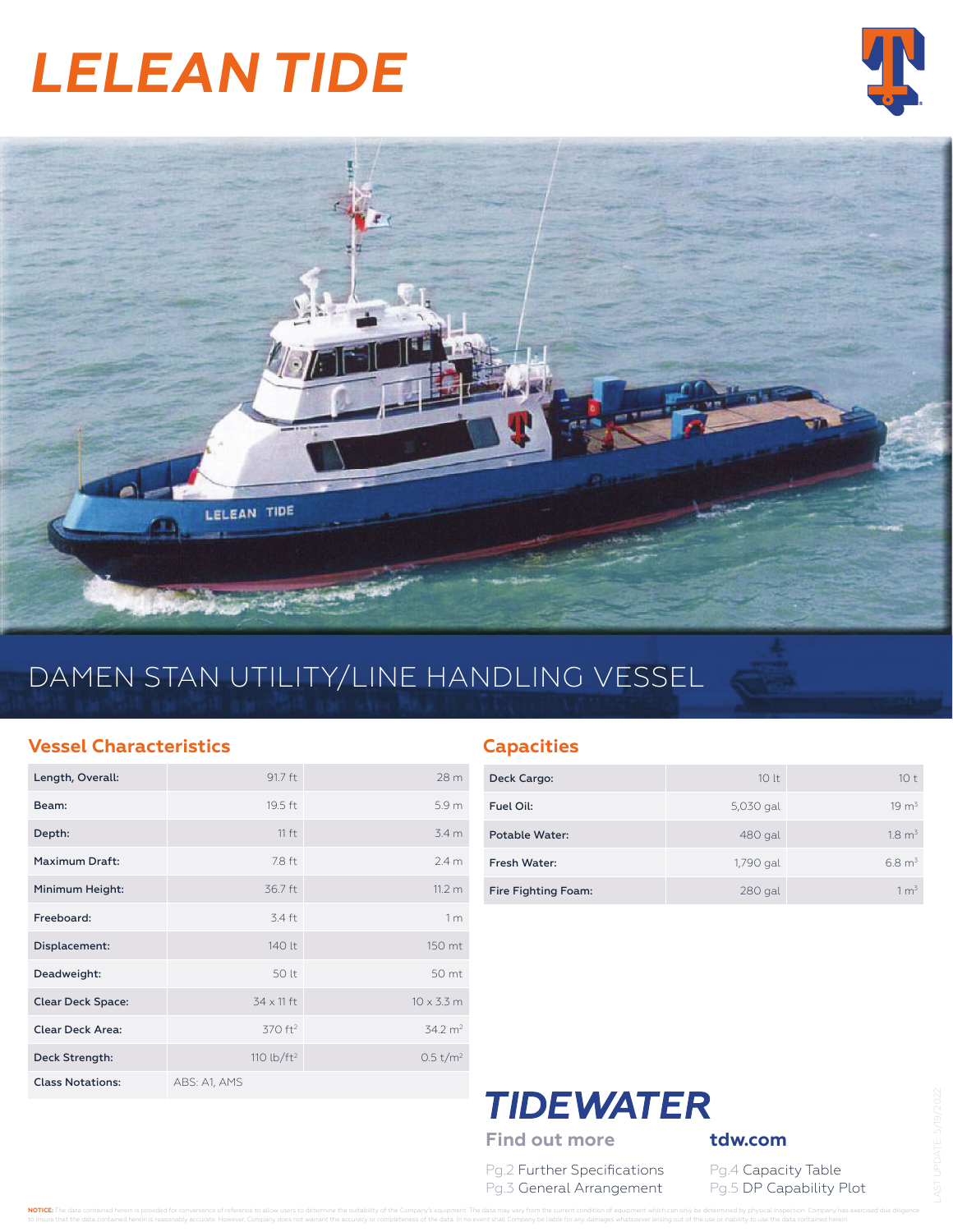## Further specifications **LELEAN TIDE**



#### **Machinery**

| Main Engines (2):       | CATERPILLAR 3512B DI-TA       |  |  |  |  |  |
|-------------------------|-------------------------------|--|--|--|--|--|
| Total HP:               | 2,890                         |  |  |  |  |  |
| Propellers (2):         | 4-Blade; $43 \times 44$ inch  |  |  |  |  |  |
| Primary Generators (2): | 60 hz<br>220v<br>$65$ kw      |  |  |  |  |  |
| Driven by:              | Caterpillar 3304 (1-NA)(1-TI) |  |  |  |  |  |

#### **Performance**\*

| <b>Fuel Consumption Vs Speed</b> |                                               |                           |  |  |  |  |  |
|----------------------------------|-----------------------------------------------|---------------------------|--|--|--|--|--|
| Maximum:                         | 12.3 m <sup>3</sup> /day (130 gph) @ 18 knots |                           |  |  |  |  |  |
| Cruising:                        | 11.8 $\rm m^3$ /day (130 gph) @ 14 knots      |                           |  |  |  |  |  |
| Economical:                      | $9.1 \text{ m}^3$ /day (100 gph) @ 10 knots   |                           |  |  |  |  |  |
| Standby:                         | $0.2 \text{ m}^3$ /day (2 gph) @ 0 knots      |                           |  |  |  |  |  |
| Range @ 14 Knots:                | $520 \text{ nm}$                              |                           |  |  |  |  |  |
| <b>Transfer Rates</b>            |                                               |                           |  |  |  |  |  |
| Fuel Oil:                        | $35 \text{ m}^3/h$ @ 20 m<br>150 gpm @ 66 ft  |                           |  |  |  |  |  |
| Fresh Water:                     | 150 gpm @ 66 ft                               | $35 \text{ m}^3/h$ @ 20 m |  |  |  |  |  |

#### **Tow/Anchor Handling**

| <b>Stern Roller:</b>    | 1.4m x .4m Dia.; 5 mt SWL |
|-------------------------|---------------------------|
| Misc. Towing Equipment: | Tow Bitt:<br>Lifting Eye  |

#### **Nav/Comms Equipment**

| Radar(s):            |                                 |
|----------------------|---------------------------------|
| Depth Sounder:       |                                 |
| <b>Gyro Compass:</b> |                                 |
| Radio:               | $2 \times VHF$ ; $3 \times SSB$ |

#### **Accommodations**

| No. of Berths:         |                      |
|------------------------|----------------------|
| Cabins:                | $2x2$ -man & 1x4-man |
| <b>Pssenger Seats:</b> |                      |
| Certified to Carry:    | 20                   |
| Galley seating:        |                      |

#### **Deck Equipment**

| Anchors (1):  | 200 lb HHP                    |
|---------------|-------------------------------|
| Anchor Chain: | 180 m of 13 mm chain per side |
| Crane:        | $0.5t$ @ 4.6 m                |
| Capstans (2): | 3 t Ridderinrhof FCR          |
| Tugger (1):   | 5 t Ridderenkof               |

#### **Special Equipment**

| Firefighting:             | 1 x 360 m3/hr Fire Monitor(s) |
|---------------------------|-------------------------------|
| Oil Dispersant Equipment: | $2 \times 4m$ Booms (P/S)     |

#### **Registration**

| <b>Flag:</b> Vanuatu |        | <b>IMO N<sup>o</sup>:</b> 9156890 |
|----------------------|--------|-----------------------------------|
| Year Built: 1997     |        | Call Sign: YJOS5                  |
| Builder:             |        | DAMEN SHIPYARDS                   |
| Tonnage (ITC):       | 113 GT | 34 NT                             |

\*Approximate values assuming Ideal Conditions

#### **tdw.com**

NOTICE: The data contained herein is provided for convenience of reference to allow users to determine the suitability of the Company's equipment. The data may vary from the current condition of equipment which can only be the data contained herein is reasonably accurate. However, Company does not warrant the accuracy or completeness of the data. In no event shall Company be liable for any damages whatsoever arising out of the use or inabi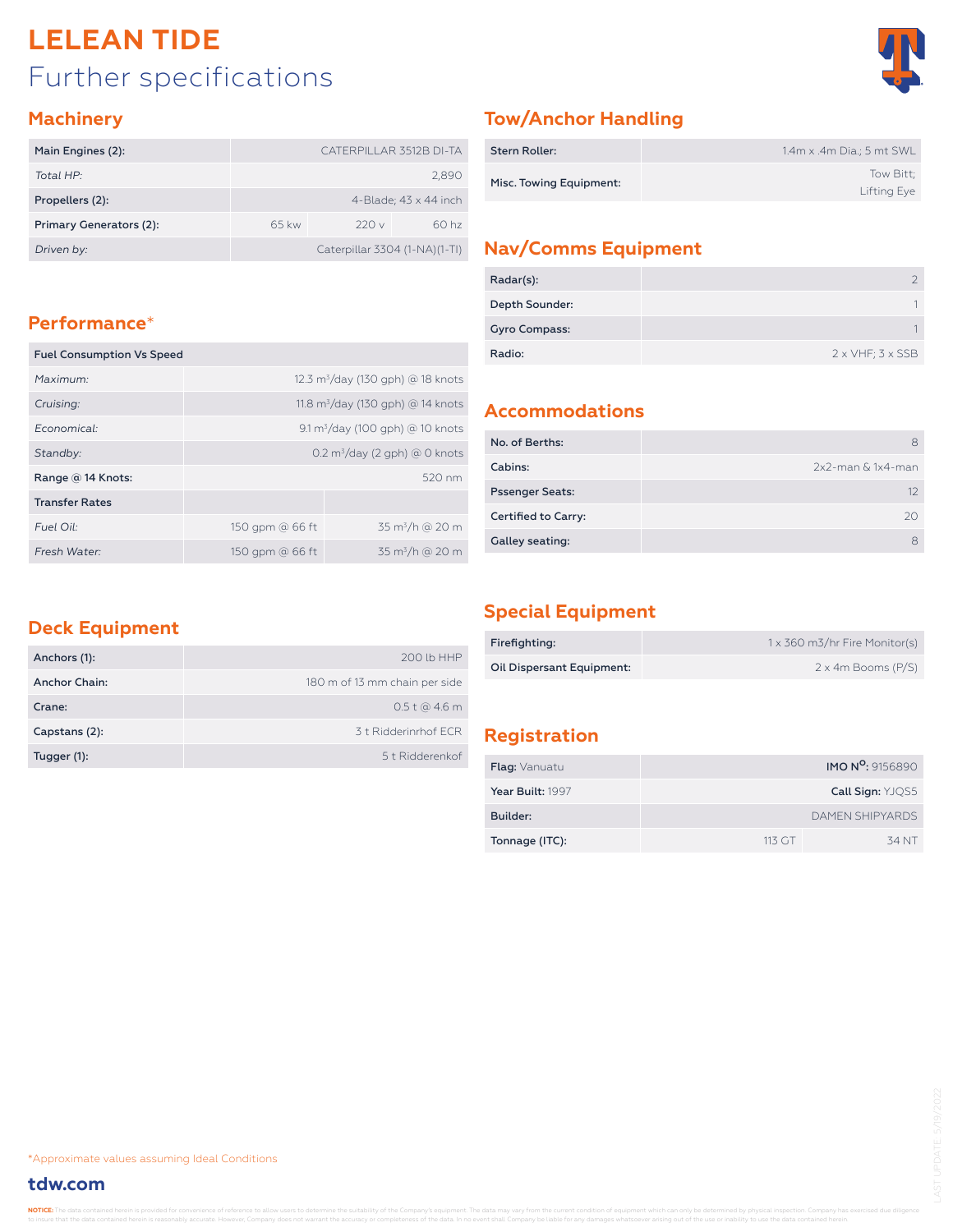### **LELEAN TIDE**

# General Arrangement (Current configuration may vary.)







EUERSUL Øx STEERING .<br>Salle -2  $-48$ FOREPEAK CD2 RODM/<br>AFT. PEAK TABLE **FUEL DIL-**BELOW MAIN DECK

#### **tdw.com**